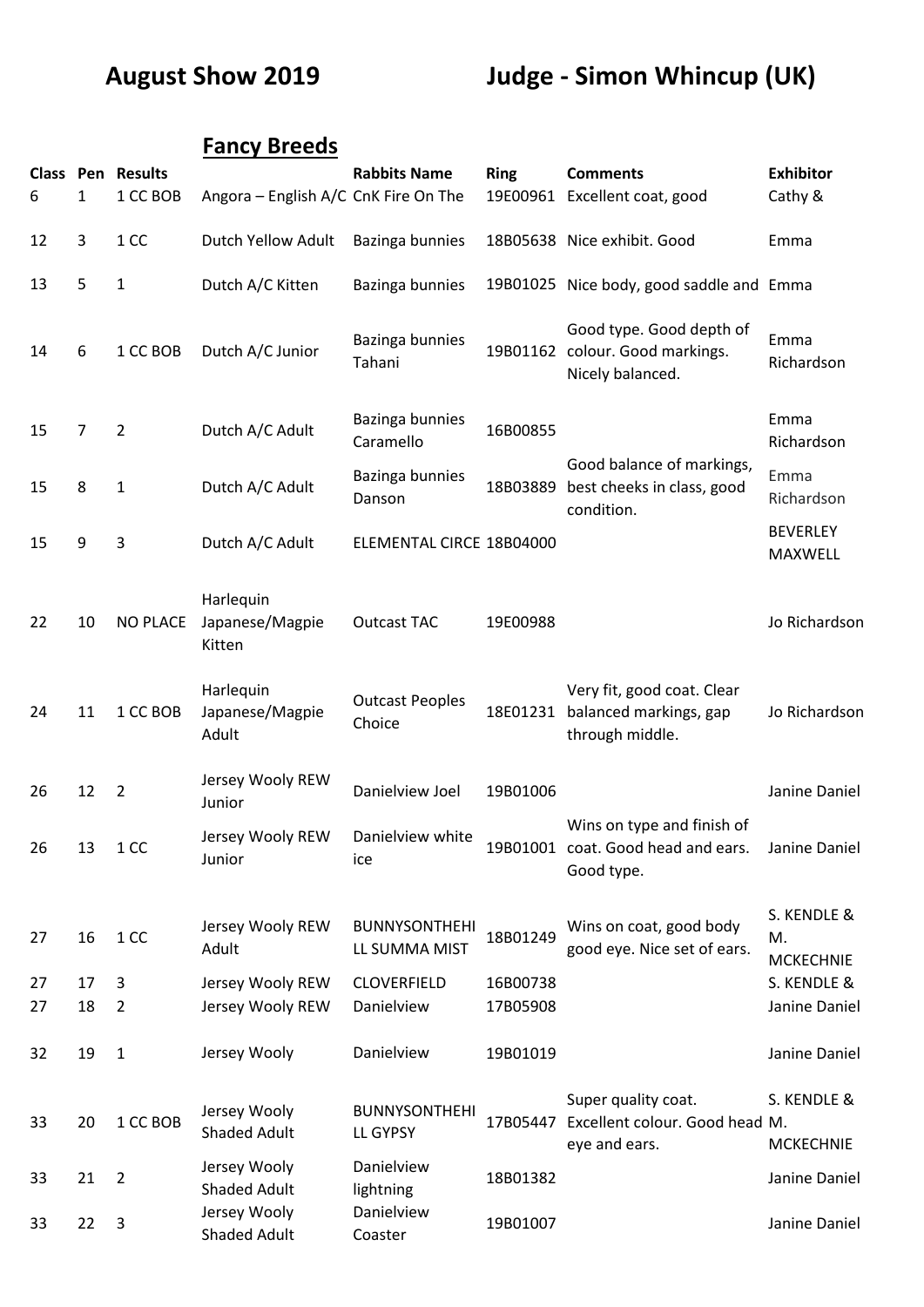| 45<br>45 | 24<br>25 | $\overline{2}$<br>1 CC | Jersey Wooly A/C<br>Jersey Wooly A/C        | BUNNYSONTHEHI 17B05444   |          | Danielview Fraser 18B03923 Super type, good coat. Nice Janine Daniel                                                                                        | MISS JESSICA                   |
|----------|----------|------------------------|---------------------------------------------|--------------------------|----------|-------------------------------------------------------------------------------------------------------------------------------------------------------------|--------------------------------|
| 48       | 26       | 3                      | <b>Netherland Dwarf</b><br><b>REW Adult</b> | Emmerson<br>Salvador     | 18X01375 |                                                                                                                                                             | Leanne Brown                   |
| 48       | 27       | $\overline{2}$         | <b>Netherland Dwarf</b>                     | Georgette Tait           | 16X02403 |                                                                                                                                                             | Leanne Brown                   |
| 48       | 28       | 1 CC BOB               | <b>Netherland Dwarf</b><br><b>REW Adult</b> | Wonderland<br>Horatio    | 18x02193 | <b>Best REW Netherland Dwarf</b><br>I've seen in Australia.<br>Excellent head and ear.<br>Super eye. Good body and<br>coat. Easily compete in UK<br>or USA. | Sally Turner                   |
| 53       | 29       | <b>NO PLACE</b>        | <b>Netherland Dwarf</b><br>Self Junior      | BubsKingdom<br>Windshear | 19X00949 |                                                                                                                                                             | Zoie<br>Wescombe               |
| 53       | 30       | 1 CC                   | <b>Netherland Dwarf</b>                     | <b>Winter Alex</b>       | 19X03    | Nice body, super coat and                                                                                                                                   | S Petersen &                   |
| 54       | 31       | $\mathbf{1}$           | <b>Netherland Dwarf</b>                     | BubsKingdom              | 18x02185 | Good coat and colour. Fair                                                                                                                                  | Paige                          |
| 59       | 32       | $\mathbf{1}$           | <b>Netherland Dwarf</b>                     | <b>BUNNYSONTHEHI</b>     | 19X00945 | best head and ears at the                                                                                                                                   | S. KENDLE &                    |
| 59       | 33       | $\overline{2}$         | <b>Netherland Dwarf</b>                     | Winter Ashley            | 19X04    |                                                                                                                                                             | S Petersen &                   |
| 60       | 34       | 4                      | <b>Netherland Dwarf</b>                     | Emmerson                 | 17X00900 |                                                                                                                                                             | Leanne Brown                   |
| 60       | 35       | 3                      | <b>Netherland Dwarf</b>                     | Wonderland               | 16x01001 |                                                                                                                                                             | <b>Sally Turner</b>            |
| 60       | 36       | 1 CC                   | <b>Netherland Dwarf</b>                     | Wonderland               |          | 17x02525 Super type, good coat.                                                                                                                             | Sally Turner                   |
| 60       | 37       | $\overline{2}$         | <b>Netherland Dwarf</b>                     | Wonderland               | 17x02521 |                                                                                                                                                             | Sally Turner                   |
| 62       | 38       | $\mathbf{1}$           | <b>Netherland Dwarf</b>                     | Emmerson                 |          | 19X01091 Super coat and colour.                                                                                                                             | Leanne Brown                   |
| 63       | 39       | $\overline{2}$         | <b>Netherland Dwarf</b>                     | Emmerson                 | 18X01277 |                                                                                                                                                             | Leanne Brown                   |
| 63       | 40       | 3                      | Netherland Dwarf                            | Samira Levis             | 17x02501 |                                                                                                                                                             | Nikki King                     |
| 63       | 41       | 1 CC                   | <b>Netherland Dwarf</b>                     | Wonderland               |          | 18x01262 Super coat and colour.                                                                                                                             | Sally Turner                   |
| 66       | 42       | $\overline{2}$         | <b>Netherland Dwarf</b>                     | <b>BUNNYSONTHEHI</b>     | 16X03466 |                                                                                                                                                             | S. KENDLE &                    |
| 66       | 43       | 1 CC                   | <b>Netherland Dwarf</b>                     | Samira Hunter            | 17x09    | Good coat and colour. Nice                                                                                                                                  | Nikki King                     |
| 69       | 44       | <b>NO PLACE</b>        | Polish REW Adult                            | <b>Ultimo Hunter</b>     | 18A00208 |                                                                                                                                                             | Shane & Faith                  |
| 69       | 45       | 1 CC BOB               | Polish REW Adult                            | Ultimo Jedidah           | 18A00204 | Good coat, good style. Nice Shane & Faith<br>eye, good head and ears.                                                                                       | Harris                         |
| 75       | 46       | 1 CC                   | Polish Self Adult                           | <b>Ultimo Caesar</b>     |          | 16A00116 Nice style good colour.                                                                                                                            | Shane & Faith                  |
| 81       | 47       | 2                      | Polish Tan Adult                            | <b>Ultimo Poppy</b>      | 19A00194 |                                                                                                                                                             | Shane & Faith                  |
| 81       | 48       | 3                      | Polish Tan Adult                            | <b>Ultimo Brian</b>      | 17A04    |                                                                                                                                                             | Shane & Faith                  |
| 81       | 49       | 1 CC                   | Polish Tan Adult                            | <b>Ultimo Derek</b>      | 17A05    | Wins on coat and boldness                                                                                                                                   | Shane & Faith                  |
| 93<br>93 | 50<br>51 | 1 CC BOB<br>2          | Tan Adult<br>Tan Adult                      | <b>Outcast Tiny Tim</b>  | 18B01391 | Outcast Fairy Tale 18B03921 Wins on richness of                                                                                                             | Jo Richardson<br>Jo Richardson |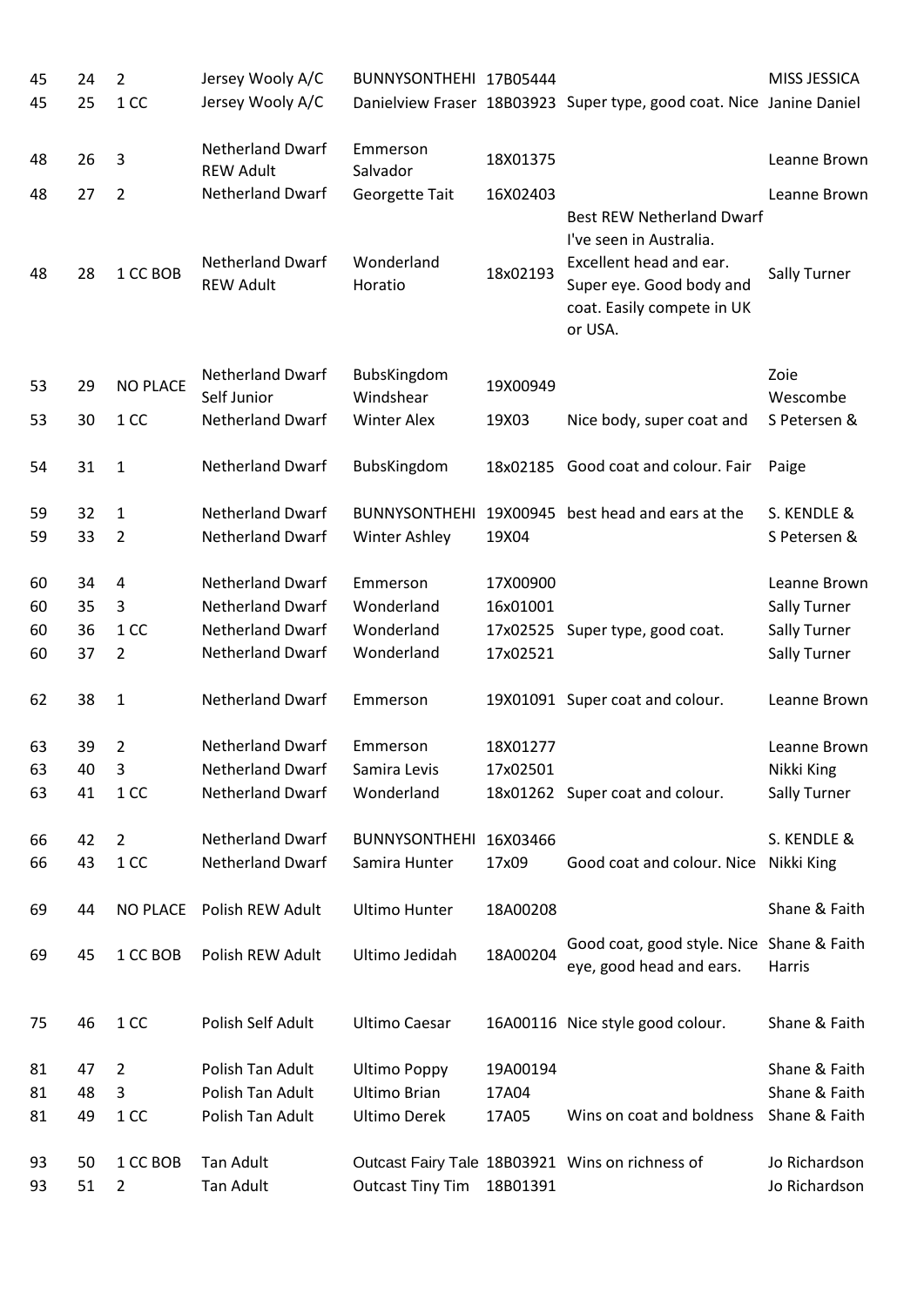| 98  | 52 | 1 CC BOB                 | <b>Tri-Colour Dutch</b><br>Junior       | <b>ELEMENTAL</b><br><b>ELECTRA</b>  | 19B33       | Good markings, lacks a little BEVERLEY<br>Harlequin. | MAXWELL                        |
|-----|----|--------------------------|-----------------------------------------|-------------------------------------|-------------|------------------------------------------------------|--------------------------------|
| 98  | 53 | $\overline{2}$           | Tri-Colour Dutch                        | ELEMENTAL                           | 19B35       |                                                      | <b>BEVERLEY</b>                |
| 99  | 55 | $\mathbf{1}$             | <b>Tri-Colour Dutch</b><br>Adult        | ELEMENTAL<br><b>JUNIPER</b>         | 16B03841    | Fair marking good<br>condition.                      | <b>BEVERLEY</b><br>MAXWELL     |
|     |    |                          | <b>Lop Breeds</b>                       |                                     |             |                                                      |                                |
|     |    | <b>Class Pen Results</b> |                                         | <b>Rabbits Name</b>                 | <b>Ring</b> | <b>Comments</b>                                      | <b>Exhibitor</b>               |
| 126 | 57 | 1 CC BOB                 | Cashmere Lop A/C                        | Danielview                          |             | 17D02440 Super body head and ears.                   | Janine Daniel                  |
| 135 | 58 | 1 CC BOB                 | Cashmere Miniature Danielview           |                                     |             | 18C02115 Good coat under colour,                     | Janine Daniel                  |
| 135 | 59 | $\overline{2}$           | Cashmere Miniature Beach Bunnies        |                                     | 18C01586    |                                                      | Janine Daniel                  |
| 151 | 60 | $\mathbf{1}$             | Dwarf Lop Self                          | <b>Aurora Destiny</b>               |             | 19C00567 Good colour. Promising                      | Emma Walker                    |
| 151 | 61 | $\overline{2}$           | Dwarf Lop Self                          | Aurora Bagheera                     | 19C00569    |                                                      | Emma Walker                    |
| 153 | 62 | $\overline{2}$           | Dwarf Lop Self Adult Infinity Dark Lord |                                     | 15C00410    |                                                      | Julia Khoury &                 |
| 153 | 63 | 1 CC                     | Dwarf Lop Self Adult BubsKingdom        |                                     |             | 18C01065 Wins on type. Good                          | Dave Mardi                     |
| 155 | 64 | 1 CC BOB                 | Dwarf Lop Shaded                        | HeartfeltBunnies                    |             | 19C00549 Super coat colour head and Eleanor Lloyd    |                                |
| 155 | 65 | $\overline{2}$           | Dwarf Lop Shaded                        | HeartfeltBunnies                    | 19C00550    |                                                      | Eleanor Lloyd                  |
| 156 | 66 | $\overline{2}$           | Dwarf Lop Shaded                        | Infinity Heidi                      | 18C01677    |                                                      | Julia Khoury &                 |
| 156 | 67 | 1                        | Dwarf Lop Shaded                        |                                     |             | Danielview Mervin 17C02249 Moulty. Good body fair    | Janine Daniel                  |
| 157 | 68 | $\mathbf{1}$             | Dwarf Lop Tan                           | Aurora Phoenix                      |             | 19C00568 Promising youngster.                        | Emma Walker                    |
| 157 | 69 | $\overline{2}$           | Dwarf Lop Tan                           | Aurora Jasper                       | 19C00570    |                                                      | Emma Walker                    |
|     |    |                          |                                         |                                     |             |                                                      |                                |
| 159 | 70 | 3                        | Dwarf Lop Tan Adult                     | <b>NIBBLENOSE</b><br><b>WARRIOR</b> | 18C00696    |                                                      | MISS JESSICA<br><b>KENDLE</b>  |
|     |    |                          |                                         |                                     |             | Little moulty on shoulder,                           |                                |
| 159 | 71 | 1 CC                     | Dwarf Lop Tan Adult Infinity LiL Griff  |                                     | 16C01467    | good type head and ears.                             | Julia Khoury &<br>Ayden Khoury |
|     |    |                          |                                         |                                     |             | Good body.                                           |                                |
| 159 | 72 | $\overline{2}$           | Dwarf Lop Tan Adult                     | ThumperlandBun                      | 16C00277    |                                                      | Julia Khoury &                 |
|     |    |                          |                                         | nies Liquid                         |             |                                                      | Ayden Khoury                   |
|     |    |                          |                                         |                                     |             |                                                      |                                |
| 160 | 73 | 1 CC                     | Dwarf Lop Agouti                        |                                     |             | Danielview Dallas 19C00529 Super type, excellent     | Janine Daniel                  |
| 161 | 74 | $\mathbf{1}$             | Dwarf Lop Agouti                        | <b>BUNNYSONTHEHI</b>                |             | 19C00546 Fair rabbit.                                | MISS JESSICA                   |
|     |    |                          | Junior                                  | LL CLEO                             |             |                                                      | <b>KENDLE</b>                  |
| 162 | 75 | $\mathbf{1}$             | Dwarf Lop Agouti                        | PRIMEKA PIPKIN                      | 18C20       | Nice head and ears, just not MISS JESSICA            |                                |
| 162 | 76 | $\overline{2}$           | Dwarf Lop Agouti                        | Infinity Illuminati                 | 17C01769    |                                                      | Julia Khoury &                 |
|     |    |                          | Adult                                   |                                     |             |                                                      | Ayden Khoury                   |
|     |    |                          | Dwarf Lop Agouti                        |                                     |             |                                                      | Julia Khoury &                 |
| 162 | 77 | 3                        | Adult                                   | <b>Infinity Trippa</b>              | 16C01711    |                                                      | Ayden Khoury                   |
| 162 | 78 | 4                        | Dwarf Lop Agouti                        | Danielview Tyson 18C00731           |             |                                                      | Janine Daniel                  |
|     |    |                          | Adult                                   |                                     |             |                                                      |                                |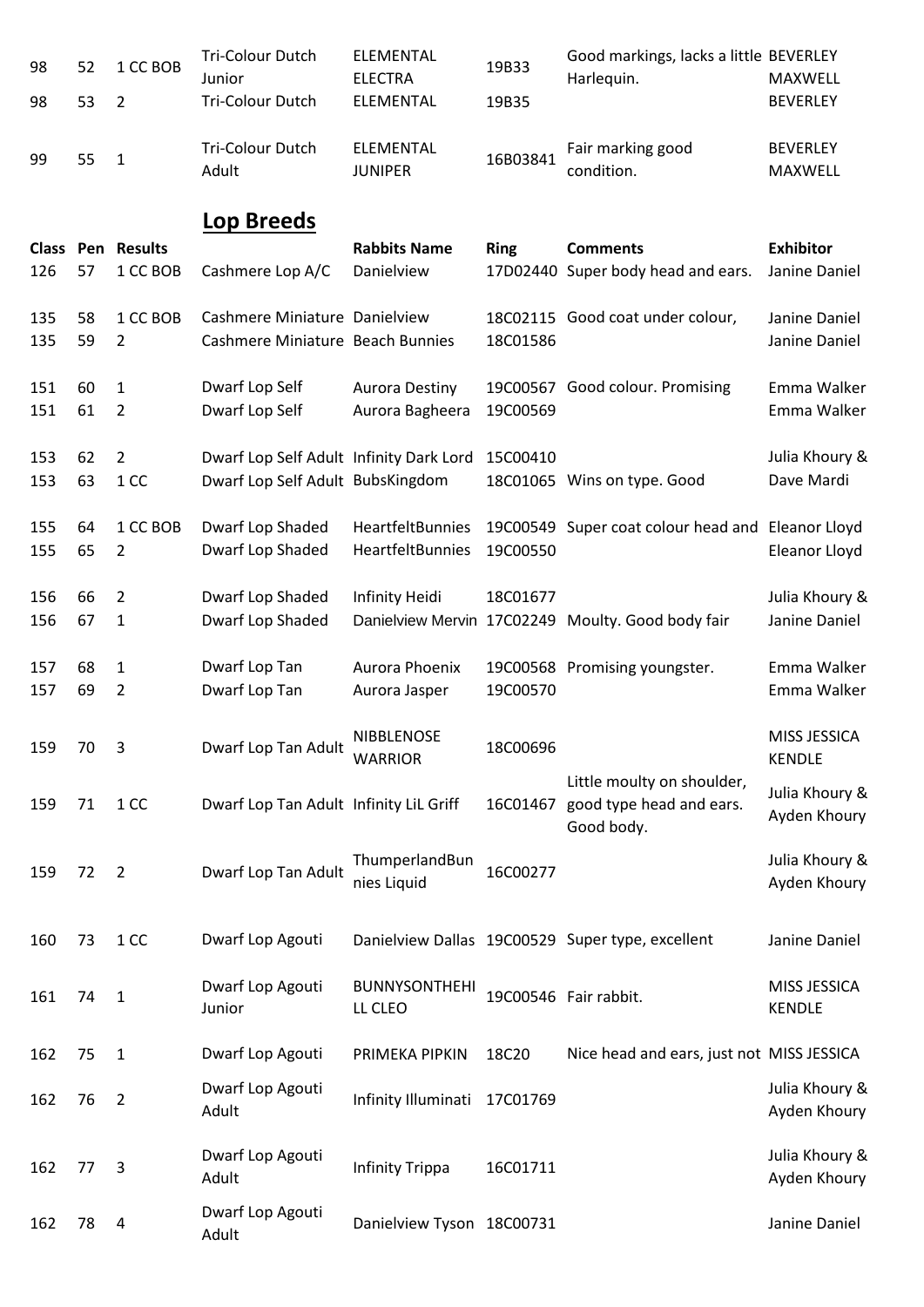| 180 | 81    | 3                        | German Lop Agouti<br>Adult           | <b>Gypsy Rose</b><br>Memphis        | 19L00261    |                                                                                           | Shane & Faith<br>Harris               |
|-----|-------|--------------------------|--------------------------------------|-------------------------------------|-------------|-------------------------------------------------------------------------------------------|---------------------------------------|
| 180 | 82    | 1 CC BOB                 | German Lop Agouti<br>Adult           | <b>Gypsy Rose</b><br>Alaska         |             | Wins on coat. Good body,<br>18L00421 good head and ears, shown<br>clean.                  | Shane & Faith<br>Harris               |
| 180 | 83    | $\overline{2}$           | German Lop Agouti<br>Adult           | Danielview Blow<br>fly              | 17L00494    |                                                                                           | Janine Daniel                         |
| 189 | 84    | 1 CC                     | Miniature Lop REW<br>Adult           | <b>BUNNYSONTHEHI</b><br>LL LOKI     | 18K04133    | Nice body and coat. Good<br>head and ears.                                                | MISS JESSICA<br><b>KENDLE</b>         |
| 192 | 85    | $\overline{2}$           | Miniature Lop Self<br>Adult          | <b>NIBBLENOSE</b><br><b>PRINCE</b>  | 18K01911    |                                                                                           | MISS JESSICA<br><b>KENDLE</b>         |
| 192 | 86    | 1 CC BOB                 | Miniature Lop Self<br>Adult          | NIBBLENOSE<br><b>RAVEN</b>          | 18K01913    | Wins on type head and<br>ears. Good coat nice colour. KENDLE                              | MISS JESSICA                          |
| 192 | 87    | 4                        | Miniature Lop Self<br>Adult          | BubsKingdom<br>Joker                | 18k03821    |                                                                                           | Dave Mardi<br>Wescombe                |
| 192 | 90    | 3                        | Miniature Lop Self<br>Adult          | Danielview Gail                     | 19K00787    |                                                                                           | Janine Daniel                         |
| 195 | 91    | 1 CC                     | Miniature Lop<br><b>Shaded Adult</b> | Danielview<br>Winnie                | 19K00789    | Nice body. Good head good<br>ears. Good shading of<br>colour.                             | Janine Daniel                         |
| 197 | 92    | $\overline{2}$           | Miniature Lop Tan                    | HIDDENVALLEY                        | 19K00806    |                                                                                           | S. KENDLE &                           |
| 197 | 93    | $\mathbf{1}$             | Miniature Lop Tan<br>Junior          | Danielview<br>Seattle               | 19K00793    | Nice youngster. Wins on<br>body. Fair head and ears.                                      | Janine Daniel                         |
| 198 | 95    | 1 CC                     | Miniature Lop Tan                    |                                     |             | Danielview Porky 18K01899 Good coat to clear over                                         | Janine Daniel                         |
| 201 | 96    | 1 CC                     | Miniature Lop<br>Agouti Adult        | BubsKingdom<br>Slayer               |             | 18K04116 Fair type head and ears.                                                         | Dave Mardi<br>Wescombe                |
| 204 | 98    | 1 CC                     | Miniature Lop AOC<br>Adult           | <b>Cotton Lops</b><br>Cinzano       | 15K02396    | Good colour, nice head<br>good ears. Little long in<br>shoulder.                          | Sonja Jelfs                           |
|     |       |                          | <u>Fur Breeds</u>                    |                                     |             |                                                                                           |                                       |
|     |       | <b>Class Pen Results</b> |                                      | <b>Rabbits Name</b>                 | <b>Ring</b> | <b>Comments</b>                                                                           | <b>Exhibitor</b>                      |
| 223 | 99    | 4                        | Fox - Silver Kitten                  | <b>BUNNYSONTHEHI</b><br>LL IZABELLE | 19D00676    |                                                                                           | MISS JESSICA<br><b>KENDLE</b>         |
| 223 | 100 2 |                          | Fox - Silver Kitten                  | <b>BUNNYSONTHEHI</b>                | 19D00677    |                                                                                           | MISS JESSICA                          |
| 223 | 101 3 |                          | Fox - Silver Kitten                  | <b>BUNNYSONTHEHI</b><br>LL JAXSON   | 19D00687    |                                                                                           | MISS JESSICA<br><b>KENDLE</b>         |
| 223 | 102 5 |                          | Fox - Silver Kitten                  | <b>BUNNYSONTHEHI</b><br>LL ELECTRA  | 19D00685    |                                                                                           | MISS JESSICA<br><b>KENDLE</b>         |
| 223 |       | 103 1 CC BOB             | Fox - Silver Kitten                  | <b>BUNNYSONTHEHI</b><br>LL MEESKA   |             | Good coat ticking and type.<br>19D00686 Little frosted on chest, tad<br>stained in groin. | S. KENDLE &<br>M.<br><b>MCKECHNIE</b> |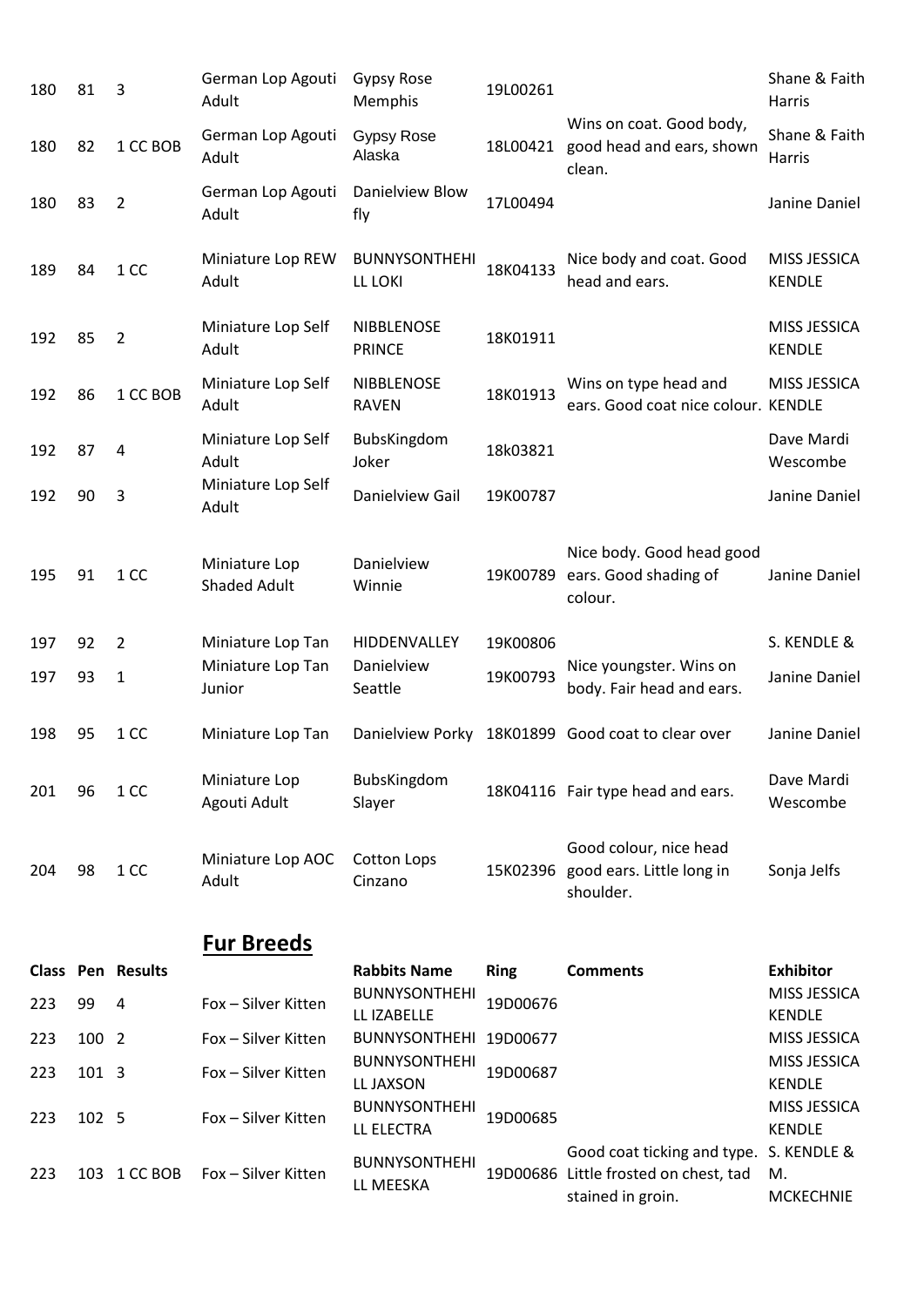| 225 | 104 3 |                          | Fox - Silver Adult                           | URBANBUNNIEZ<br><b>BEAU</b>      | 17D02438    |                                                                                         | MISS JESSICA<br><b>KENDLE</b>     |
|-----|-------|--------------------------|----------------------------------------------|----------------------------------|-------------|-----------------------------------------------------------------------------------------|-----------------------------------|
| 225 | 105 2 |                          | Fox - Silver Adult                           | <b>ELEMENTAL</b>                 | 19D08       |                                                                                         | <b>BEVERLEY</b>                   |
| 225 | 106 1 |                          | Fox - Silver Adult                           | ELEMENTAL<br><b>ANUKE</b>        | 19D09       | Nice type coat lacks ticking.                                                           | <b>BEVERLEY</b><br><b>MAXWELL</b> |
| 237 |       | 109 1 CC                 | Satin Ivory Adult                            | CnK Thumper                      | 18E01236    | Wins on satinization, good<br>type good bold head.                                      | Cathy &<br>Krystal Sharpe         |
| 237 | 110 2 |                          | Satin Ivory Adult                            | CNK White Knight 17E00827        |             |                                                                                         | Cathy &<br>Krystal Sharpe         |
| 255 | 112 3 |                          | Satin A/C Adult                              | <b>CnK Cocktail</b>              | 18E01244    |                                                                                         | Cathy &<br>Krystal Sharpe         |
| 255 |       | 113 1 CC BOB             | Satin A/C Adult                              | CnK Martini                      | 18E01243    | Best finish in the class, good Cathy &<br>satinization fair type.                       | Krystal Sharpe                    |
| 255 | 114 2 |                          | Satin A/C Adult                              | ELEMENTAL<br><b>CALLIOPE</b>     | 18E02020    |                                                                                         | <b>BEVERLEY</b><br><b>MAXWELL</b> |
| 258 |       | 118 1 CC BOB             | Satin Miniature<br>Ivory Adult               | <b>Stirling Lily</b>             |             | Exquisite example super<br>18D02011 coat and type, shown clean Sally Turner<br>and fit. |                                   |
| 264 | 119 2 |                          | Smoke Pearl Adult                            | Gypsy Rose<br>Versace            | 19D00659    |                                                                                         | Shane & Faith<br>Harris           |
| 264 | 120 3 |                          | Smoke Pearl Adult                            | Gypsy Rose Gucci                 | 19D00662    |                                                                                         | Shane & Faith<br>Harris           |
| 264 |       | 121 1 CC BOB             | Smoke Pearl Adult                            | <b>Gypsy Rose</b><br>Tommy       | 19D00657    | Best coat and finish, touch<br>dark in colour.                                          | Shane & Faith<br>Harris           |
| 288 | 123 2 |                          | <b>AOV Fur Adult</b>                         | ELEMENTAL IRMA 18H00813          |             |                                                                                         | <b>BEVERLEY</b><br>MAXWELL        |
| 288 |       | 124 1 CC BOB             | <b>AOV Fur Adult</b>                         | <b>ELEMENTAL</b><br><b>WENDY</b> | 19L01       | Wins on type and coat.<br>Good colour shown fit.                                        | <b>BEVERLEY</b><br>MAXWELL        |
| 288 | 125 3 |                          | <b>AOV Fur Adult</b>                         | ELEMENTAL<br><b>ANITTA</b>       | 18L00742    |                                                                                         | <b>BEVERLEY</b><br>MAXWELL        |
|     |       |                          | <b>Rex Breeds</b>                            |                                  |             |                                                                                         |                                   |
|     |       | <b>Class Pen Results</b> |                                              | <b>Rabbits Name</b>              | <b>Ring</b> | <b>Comments</b>                                                                         | <b>Exhibitor</b>                  |
| 294 | 126 4 |                          | <b>Standard Rex Ermine Bunnyrug</b><br>Adult | Snowpea                          | 18E03052    |                                                                                         | Margaret<br>Middendorp            |
| 294 |       | 127 1 CC                 | Standard Rex Ermine Bunnyrug<br>Adult        | Snowberry                        |             | Wins on coat, just to finish<br>18E03054 above tail. Good type<br>density and movement. | Margaret<br>Middendorp            |
| 294 | 128 2 |                          | Standard Rex Ermine Bunnyrug Winter<br>Adult | Storm                            | 17E02254    |                                                                                         | Margaret<br>Middendorp            |
| 294 | 129 3 |                          | Standard Rex Ermine Bunnyrug Winter<br>Adult | Ice                              | 17E02256    |                                                                                         | Margaret<br>Middendorp            |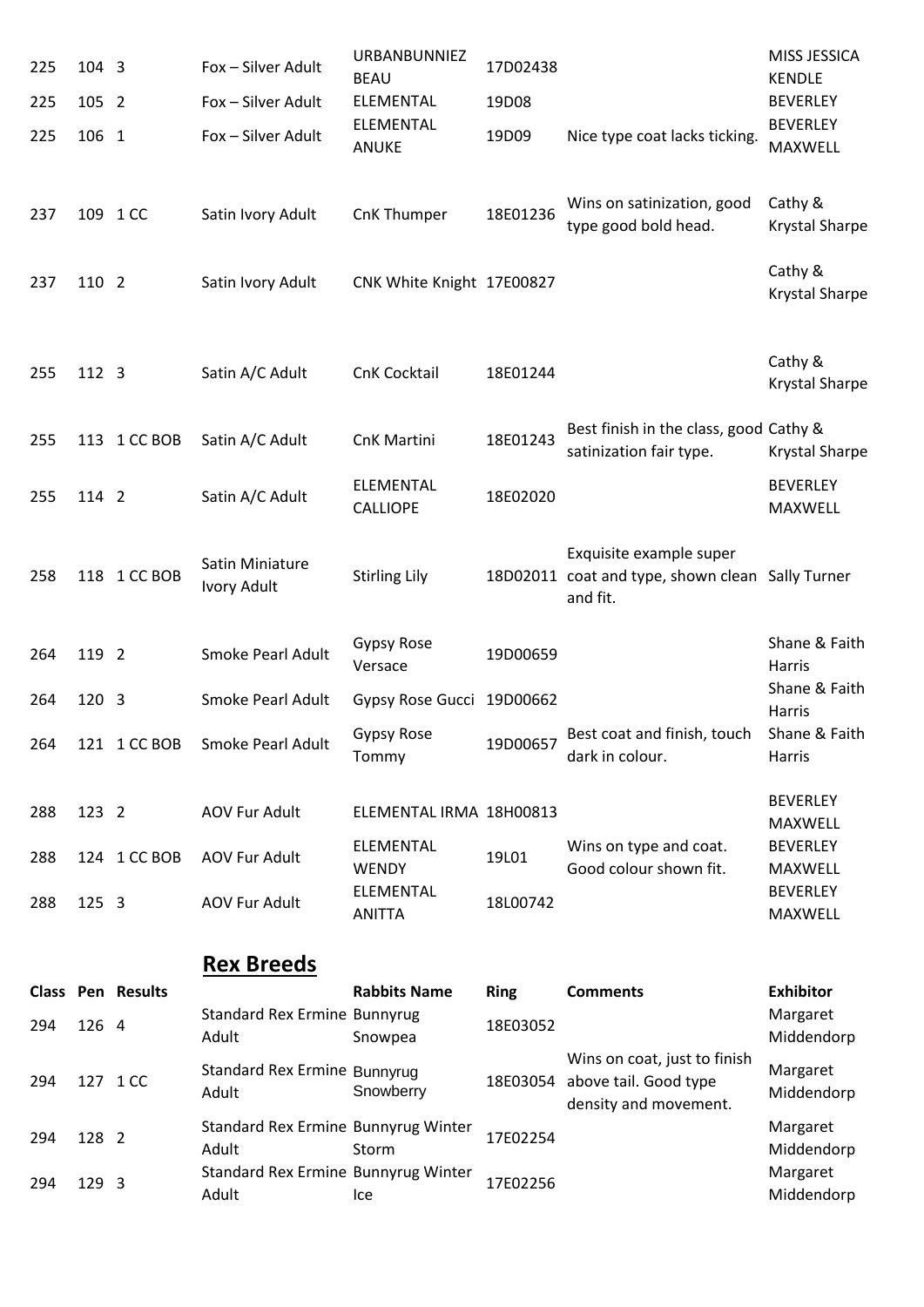| 296 | 130 1 |              | <b>Standard Rex Self</b><br>Junior         | ELEMENTAL<br><b>LINNIE</b>       | 19E07    |                                                                                             | <b>BEVERLEY</b><br><b>MAXWELL</b> |
|-----|-------|--------------|--------------------------------------------|----------------------------------|----------|---------------------------------------------------------------------------------------------|-----------------------------------|
|     |       |              |                                            |                                  |          | Touch dark in colour, needs<br>to fill with age.                                            |                                   |
| 297 |       | 131 1 CC     | <b>Standard Rex Self</b><br>Adult          | BubsKingom<br>Moonlight          | 18E01163 | Touch dark in colour, good<br>coat and condition.                                           | Zoie<br>Wescombe                  |
| 300 | 132 1 |              | <b>Standard Rex</b><br><b>Shaded Adult</b> | BubsKingdom<br>Jupiter           | 17E00541 | Good coat good colour and<br>shading, lacks type.                                           | Paige<br>Wescombe                 |
| 303 |       | 134 1 CC     | <b>Standard Rex Tan</b><br>Adult           | <b>Bunnyrug Echo</b>             | 18E03057 | Good coat, good colour and Margaret<br>depth of colour. Good type. Middendorp               |                                   |
| 306 |       | 135 1 CC BOB | Standard Rex Agouti ELEMENTAL<br>Adult     | <b>ARLYNE</b>                    | 19E06    | <b>Excellent coat. Good</b><br>mixture of colour. Good<br>type shown very fit and<br>clean. | <b>BEVERLEY</b><br><b>MAXWELL</b> |
| 320 | 137 2 |              | Miniature Rex Tan<br>Junior                | <b>Outcast Pinball</b><br>Wizard | 19B01171 |                                                                                             | Karen<br>Messenger                |
| 320 | 138 3 |              | Miniature Rex Tan<br>Junior                | <b>Outcast Pink</b><br>Houses    | 19B01167 |                                                                                             | Jo Richardson                     |
| 320 |       | 139 1 CC BOB | Miniature Rex Tan<br>Junior                | Winter Wyatt                     | 19B20    | Wins on coat and belly<br>colour.                                                           | S Petersen &<br>M Gladwin         |
| 321 | 140 1 |              | Miniature Rex Tan<br>Adult                 | Outcast Rain on<br>the Scarecrow | 17B02294 | Good coat colour texture<br>and movement.                                                   | Jo Richardson                     |
| 332 | 141 2 |              | Miniature Rex A/C<br>Junior                | <b>Outcast Sweet</b><br>Sixteen  | 19B01169 |                                                                                             | Jo Richardson                     |
| 332 | 142 1 |              | Miniature Rex A/C<br>Junior                | Winter Wiley                     | 19B23    | Wins on coat colour and<br>type.                                                            | S Petersen &<br>M Gladwin         |
| 333 |       | 143 1 CC     | Miniature Rex A/C<br>Adult                 | <b>Outcast White</b><br>Wedding  |          | Nice coat texture and<br>18B03890 movement, lacks a little<br>type.                         | Jo Richardson                     |